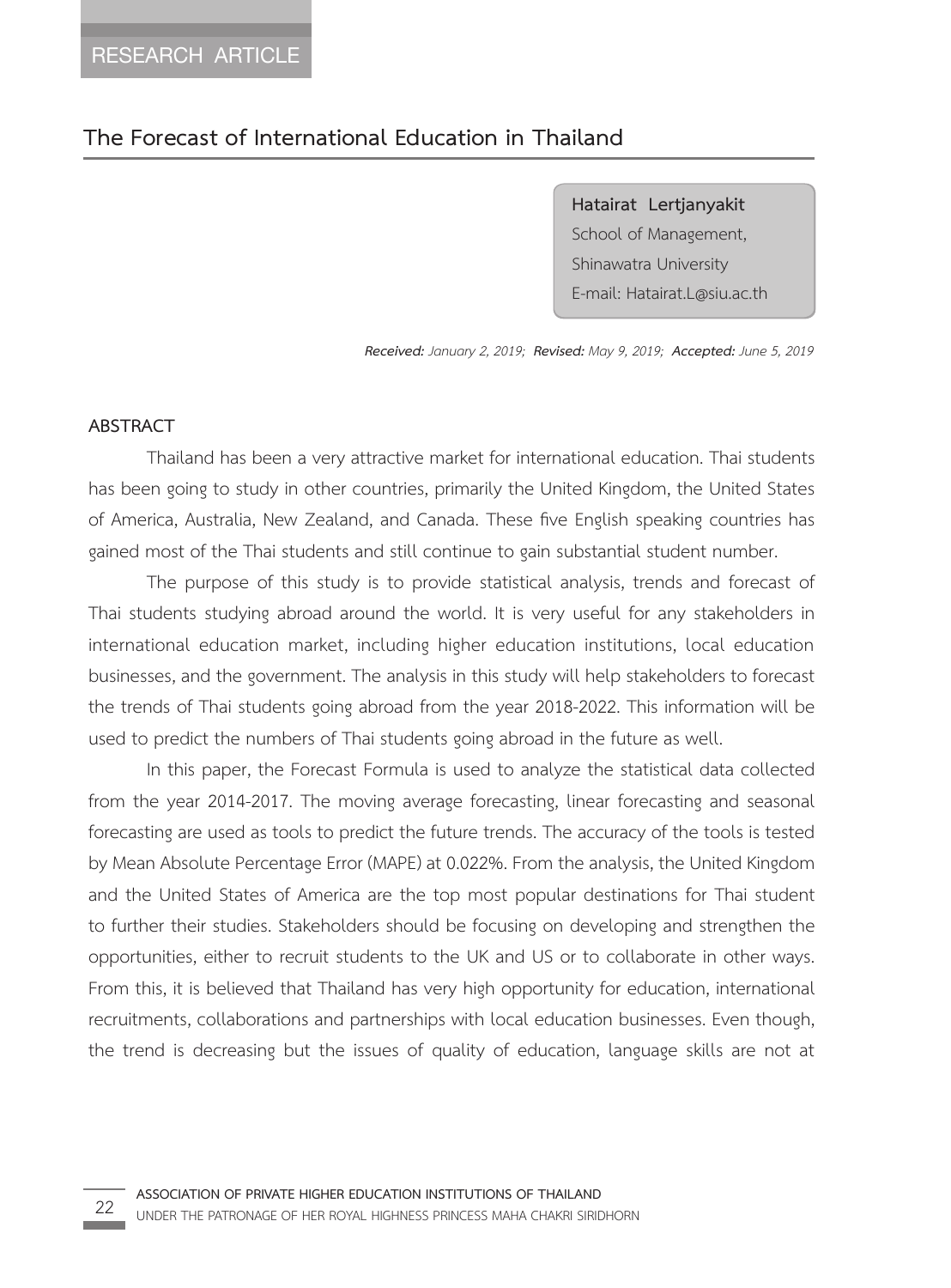satisfying standard. Therefore, it is possible that the international education market in Thailand will grow or there could be other ways to link international education and education businesses to the Thais. The further research will need to identify possibilities for Thai institutions to internationalize and education businesses to find new opportunity.

## **KEYWORDS:** Higher Education Institution, Study Abroad, Thai Students, Education in Thailand, International Student Recruitment

#### **Introduction**

There are many obvious benefits of study abroad. Not only to develop oneself as a person but it benefits the student in job opportunities, career path, and social status. Despite the cost of education in other counties and the living cost, which could be much higher than in Thailand, and many issues relating to the safety, staying away from family, around 25,000 Thai students still choose to further their study in other countries according to Nuffic Neso (2010).

#### **International Student Market in Thailand**

Official figures are not available but it is estimated that annually around 20,000 -25,000 Thai students are going abroad for study. (The Statistics Portal, 2013) Most of these students go to 5 English-speaking destination countries i.e. United States of America (US), Australia, United Kingdom (UK), New Zealand, and Canada. Until the mid-nineties the majority of the Thai students went to the US. However, since the financial

crisis in Thailand in the late nineties the numbers of Thai students going to the US have dropped tremendously. According to the National Center for Education Statistics (n.d.), US no longer was the most preferred destination country. Australia became the major destination for Thai students with the UK ranked second. Studying abroad has been a tradition for upper- and middle-income groups in Thailand.

Based on the information available from the Michael and Trines (2018), the ranking of the study abroad countries for Thai students has been increased. However, aside from the traditional 5 English-speaking countries, a growing number of Thai students have then focused on China and Japan as new study abroad destinations. Many Thai student who plans to study abroad seek advices from educational agents. Agents as schools, institutions, or Universities' representative will be able to give advice and help the student through all the processes, the application, the acceptance of Offer, the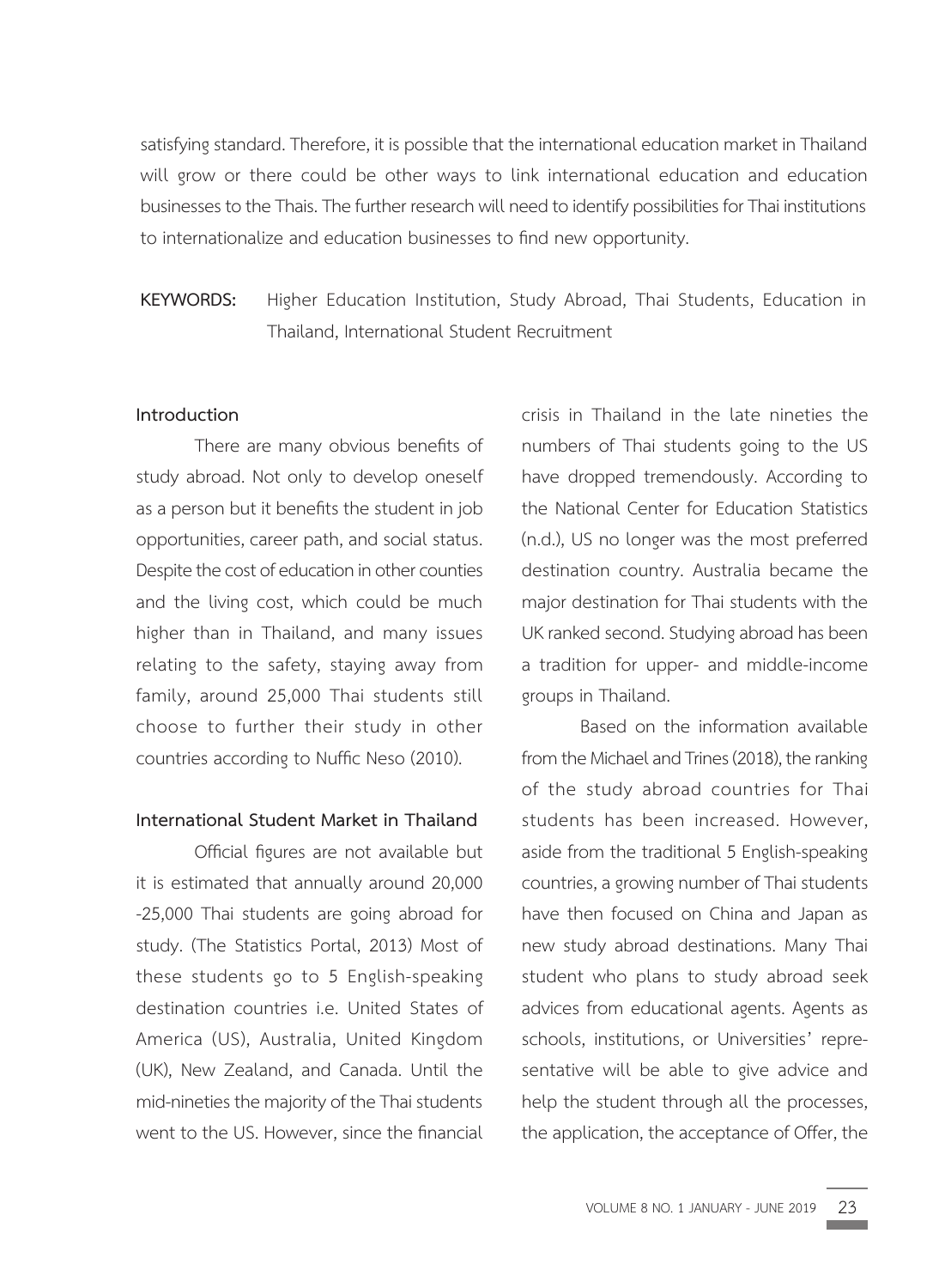Visa processes, tickets, and accommodation booking.

International student market in Thailand is believed to be Postgraduate market. During the first EHEF (European Higher Education Fair) in Bangkok in 2004 (approximately 4,000 visitors) it was recorded that most of the students visiting the fair were interested in postgraduate courses. During the 2006 EHEF (approximately 31,000 visitors), 68.00% of the visitors were interested in postgraduate courses and PhD.



**Figure 1** Attendance to European Higher Education Fair

**Source:** Nuffic Neso Thailand (2010) **Source:** Nuffic Neso Thailand (2010)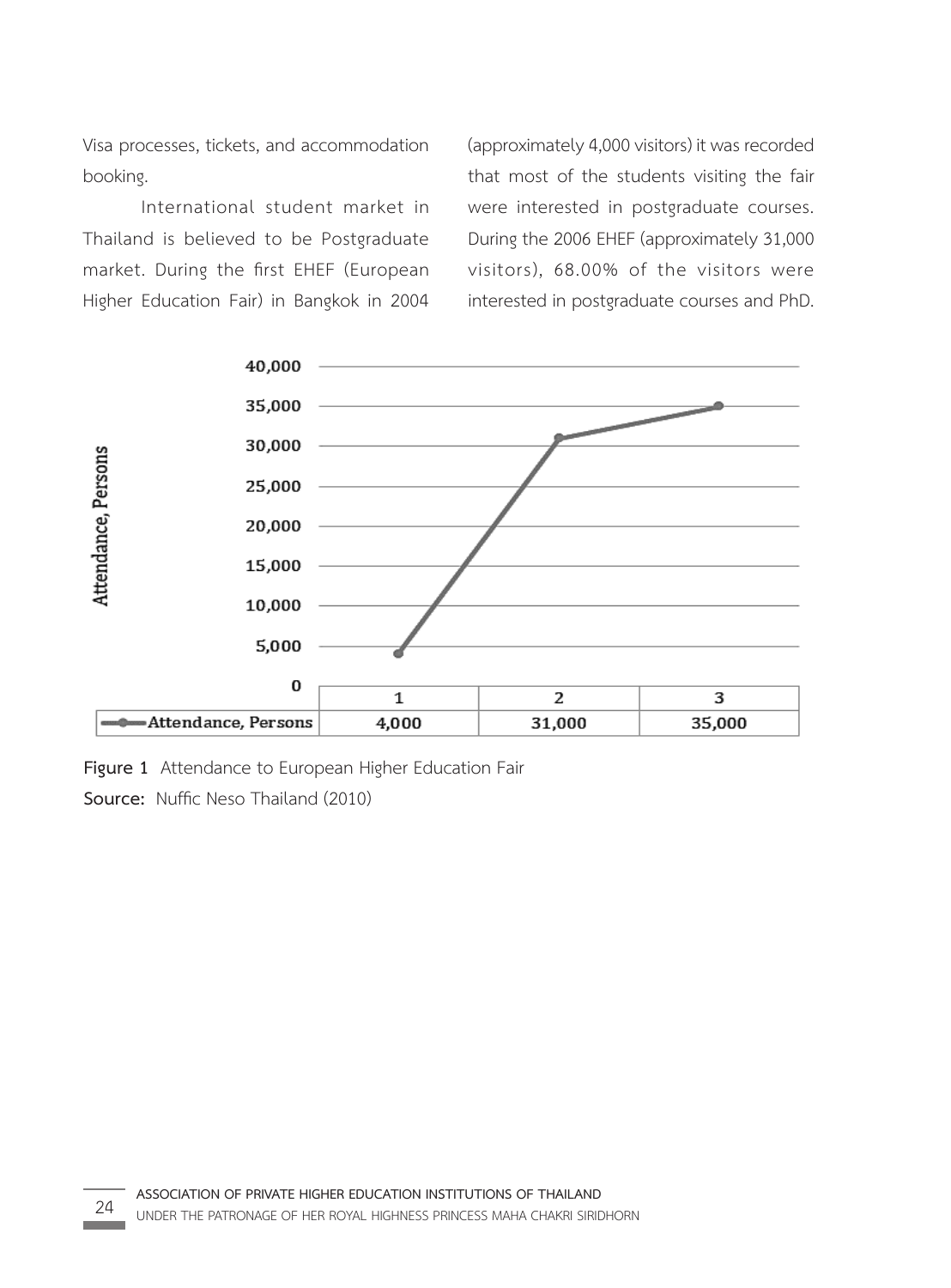

**Figure 2** Percent of female attendance to European Higher Education Fair **Source:** Nuffic Neso Thailand (2010)

A survey at the Dutch pavilion during the last EHEF in 20 (approximately 35,000 visitors) revealed that the number of Thai students interested in postgraduate courses and PhD has increased to nearly 89.00%. (Nuffic Neso Thailand, 2010). The EHEFs in 2006 and 2009 were organized in collaboration with Office of The Civil Service Commission. Figure 1 illustrates the trend of number of visitors. The international student market in Thailand is dominated by female students (Nuffic Neso Thailand, 2010). In 2004, the majority of the visitors were female students and in 2006 this was also the same, 60.00% female and 40.00% male students. In 2009 the number of female students visiting the Dutch pavilion

at the EHEF has increased tremendously to 73.00% compared to male students, 27.00%. 79.00% of the students were in the age group 18-30 year. It was noted by the participating universities that the majority of the visitors were proficient in the English language and very focused in collecting information on particular courses. As reported in the evaluation, the universities participating in the EHEF were very content with the overall increased quality (educational background, English proficiency) of the visitors. (Nuffic Neso Thailand, 2010).

International education seems to be growing in Thailand. Both international programs offered at major universities in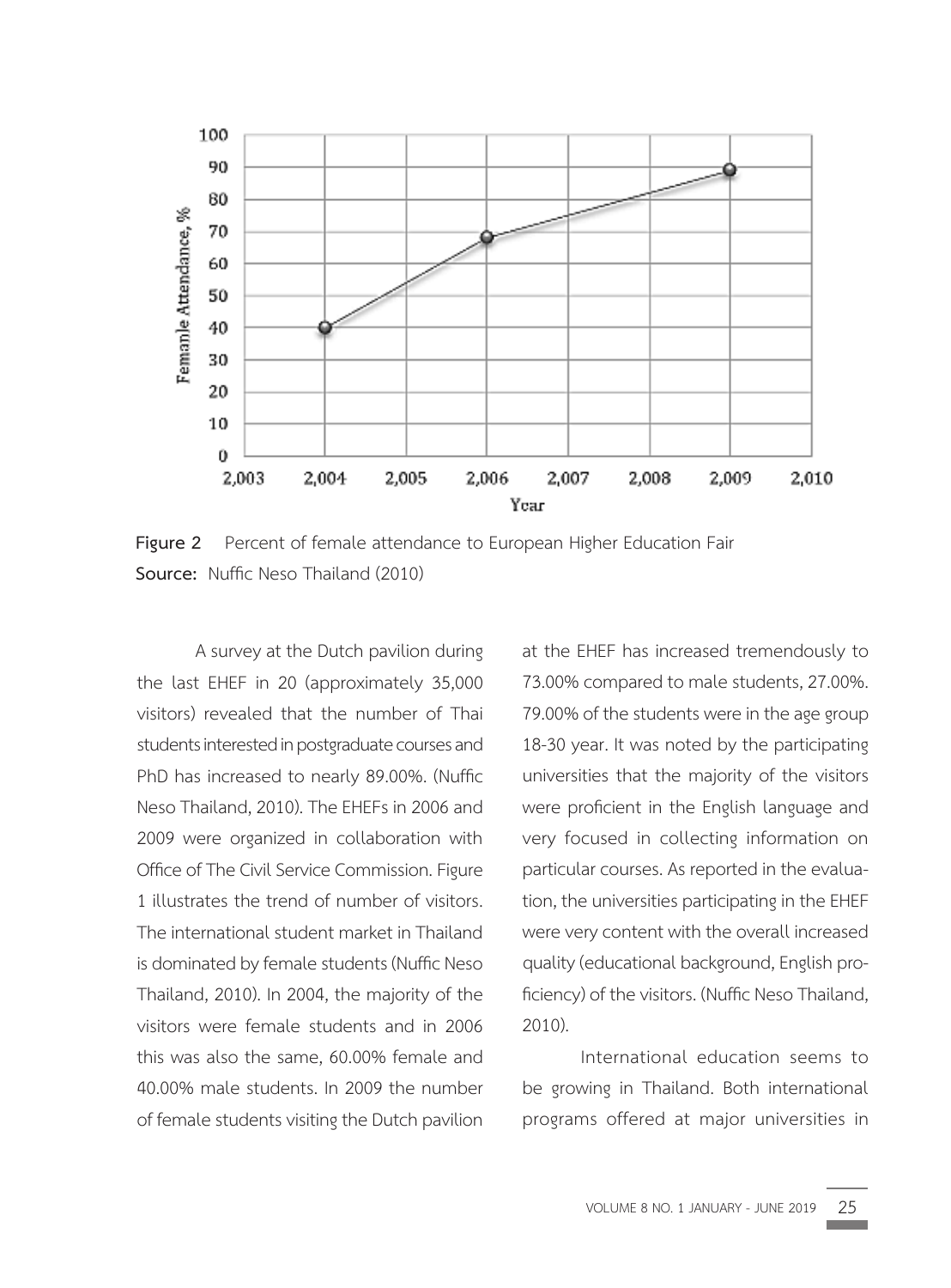Thailand and also the study abroad trend is also growing rapidly. While there are many factors affecting the students plan to study abroad, for example: immigration rules, visa, limits over the number of students into the particular countries, and marketing plans of institutions from other countries.

The policies of universities and higher education institutions from the 5 Englishspeaking countries toward different countries are not the same. For example, international education in Malaysia consists of many link programs between local institutes and institutes in the UK, US, and Australian. This prevents the Malaysian students from going to study abroad because the education system abroad is already established in the country. The government encouragement of the link program policy may be caused by the fact that there are a large number of Malaysian students going abroad for education. The number became so large that the reduction of number of students going abroad became necessary. On the contrary, The Thai government seems to encourage the strengthening of Thai universities and institutions to take the incoming students with or without link programs.

#### **Research Objective**

 The objective of this research is to provide statistical analysis, trends and forecast of Thai students studying abroad around the world. It is very useful for any stakeholders in international education market, including higher education institutions, local education businesses, and the government. Given that the education service exports the Thai economy, the supply side is highly competitive for this market. Education providers around the world should capitalize opportunities in this potential market.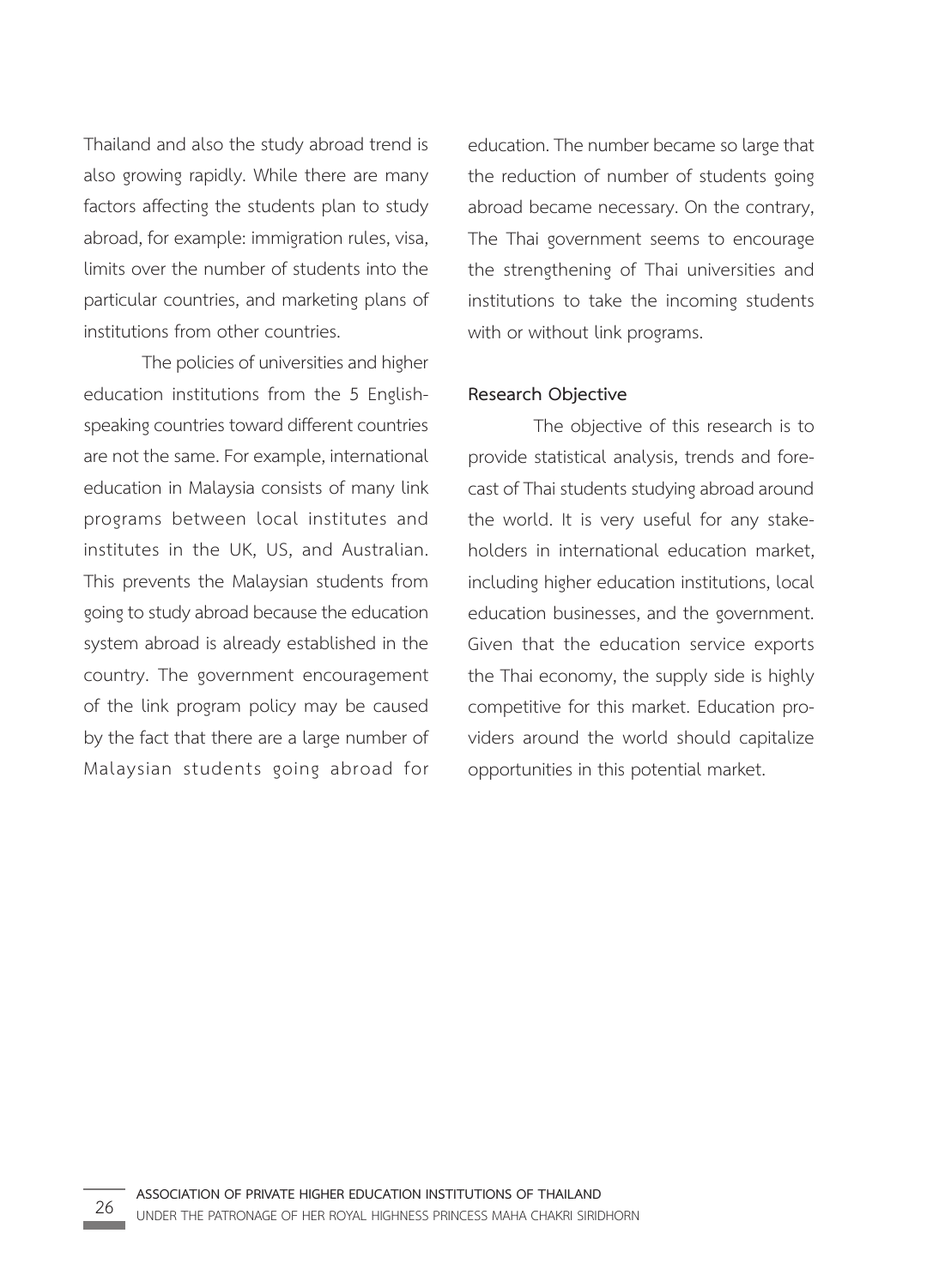# **Conceptual Framework Conceptual Framework**



**Figure 3** Conceptual framework **Figure 3** 

# Methodology (Armstrong, 1988) is used to analyze the

**Methodology**  In this paper, the Forecast Formula<br>
2008 - 2017. This analysis will forecast the state of the state of the state of the state of the state of the state of the state of the state of the state of the state of the state of t (Armstrong, 1988) is used to analyze the statistical data collected from the year 2014 -2017. This analysis will forecast the number of Thai students going to study abroad in the year 2018-2022. The forecast formula, seasonal forecasting, linear forecasting, mean absolute percentage error and moving average is illustrated below.

#### $\frac{1}{2}$ **Forecast Formula** (Armstrong, 2001) **Forecast Formula** (Armstrong, 2001)

$$
forecast = a + bx
$$

$$
a = \overline{y} - b\overline{x}
$$

*forecast a bx* And

$$
b = \frac{\Sigma(x - \overline{x})(y - \overline{y})}{\Sigma(x - \overline{x})^2}
$$

Y = previous months data Y = previous months data

X = previous students was aboard data X = previous students was aboard data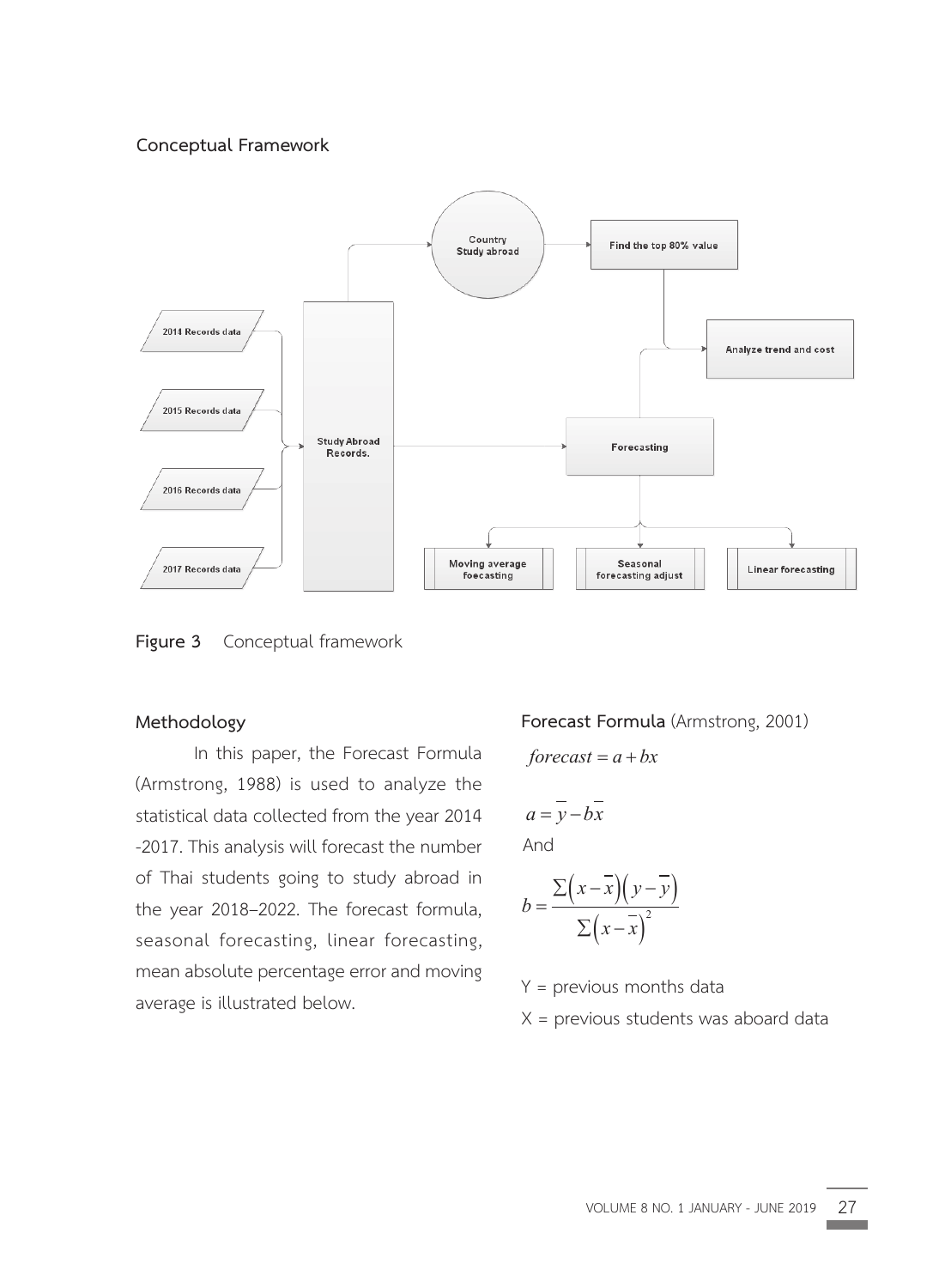**Trend line Trend line Trend line**  X = previous students was aboard data <sup>2</sup>

 $y = \beta x + c$  $T = Rx + a$  $y - \beta x + c$  $v = Bx + c$ *y x c* **Trend line**   $\frac{1}{2}$  = previous months data and  $\frac{1}{2}$ 

*Linear equation Linear equation Linear equation Linear equation Linear equation y x c* X = previous students was aboard data

 $\beta$  = Slope of line C = slack variable C = slack variable C = slack variable C = slack variable  $p = 3$  cope of the  $p = 3$  cope of the L = slack variable

#### **Mean Absolute Percentage Error Mean Absolute Percentage Error Mean Absolute Percentage Error Mean Absolute Percentage Error Mean Absolute Percentage Error**  Mean Absolute P *<u>Linear Absolute</u>*

$$
MAPE = \frac{100\%}{n} \sum_{a=1}^{n} \left| \frac{X_a - X_f}{X_a} \right|
$$
  
n = number of record

n = number of record n = number of record n = number of record n = number of record 1 *a a* x<sub>a =</sub> actual number of study abroad Xf = forecast number of study abroad Xf = forecast number of study abroad Xf = forecast number of study abroad Xf = forecast number of study abroad Xa = actual number of study abroad 100% *<sup>n</sup> a f X X*  $X_f$ <sub>=</sub> forecast number of

#### **Root Mean Square Error Root Mean Square Error Root Mean Square Error Root Mean Square Error Root Mean Square Error**   $X_{\rm eff} = \frac{1}{2} \left( \frac{1}{2} \right)^2$  , where  $\frac{1}{2} \left( \frac{1}{2} \right)^2$ Root Mean Square E

<sup>2</sup> *RMSE f o* ( ) for  $\sqrt{6}$   $\sqrt{6}$  $RMSE = \sqrt{(f - o)^2}$  $\sqrt{6}$ 

- f = forecasts (expected values or unknown results),
- o = observed values (known values (kno *R R R RMSE 2 = 0bserved values (known re* values (NTD *N*  $\sigma$  = observed values (known results).<br> *RMSE*  $\left[\sum_{i=1}^{N} (Z - Z_i)^2 / M\right]^{1/2}$

$$
RMSE_{fo} = \left[ \sum_{i=1}^{N} (Z_{fi} - Z_{oi})^2 / N \right]^{1/2}
$$

 $\Sigma$  = summation ("add up")

z = sammation (add up )<br>(zfi – Zoi)Sup>2 = differences, squared  $>$ z = airrerer *N* (zfi – Zoi)Sup>2 = differences<br>N = sample size.

2015ap>2 american *i*

$$
RMSError = \sqrt{1 - r^2} SD_y
$$

 $SD<sub>y</sub>$  is the standard deviation of Y.  $\mathsf{y}$ SD y

R Square  
\n
$$
R^{2} = 1 - \frac{SS_{res}}{SS_{tot}}
$$
\n
$$
SS_{res} = \sum_{t} (y_{i} - f_{i})^{2} = \sum_{t} e_{i}^{2}
$$
\n
$$
SS_{tot} = \sum_{t} (f_{i} - \overline{y})^{2}
$$
\n
$$
\overline{y} = \frac{1}{n} \sum_{i=1}^{n} y_{i}
$$

*Forecasting Weight Moving Average*  $\vec{a}$  –  $W$  $F_{t+1} = W_1 D_t + W_2 D_{t-1} + ... W_n D_{t-n+1}$ 

 $\frac{1}{t}$   $\frac{1}{t}$   $\frac{2}{t}$ orca<br>and  $\mathcal{L}(\mathcal{A})$  $\frac{1}{2}$ *a y bx a y bx a y bx* where Forecasting using simple straight line equation

$$
y = a + bx
$$

where

where  

$$
a = \overline{y} - b\overline{x}
$$

**Additive Seasonality Additive Seasonality Additive Seasonality**  and

$$
b = \frac{\sum (x - \overline{x})(y - \overline{y})}{\sum (x - \overline{x})^2}
$$

Additive Seasonality  
\n
$$
a_t = \alpha(X_t - F_{t-s}) + (1 - \alpha)(a_{t-a} + b_{t-1})
$$
  
\n $b_t = \beta(a_t - a_{t-1}) + (1 + \beta)b_{t-1}$   
\n $F_t = \gamma(X_t - a_t) + (1 - \gamma)F_{t-s}$ 

 $\beta$  , and  $\gamma$  are smoothing constants which e between zero and one. Again, the y-intercept (or level) at time t, while  $b_t$  is the slope at time t. The letter s represents the  $\sigma$  slope at time transfer s represents the letter s represents  $\sigma$  $\alpha$ , β, and γ are smoothing constants which **p**, and **y** are smootning constants which<br>between zero and one. Again, the thereopt (or level) at time t, while  $b_t$  is the period at time t. The letter s represents the number of periods per year, so the quarterly are between zero and one. Again, the data is represented by  $s = 4$  and monthly data is represented by  $s = 12$ . The forecast at time is t for the value at time.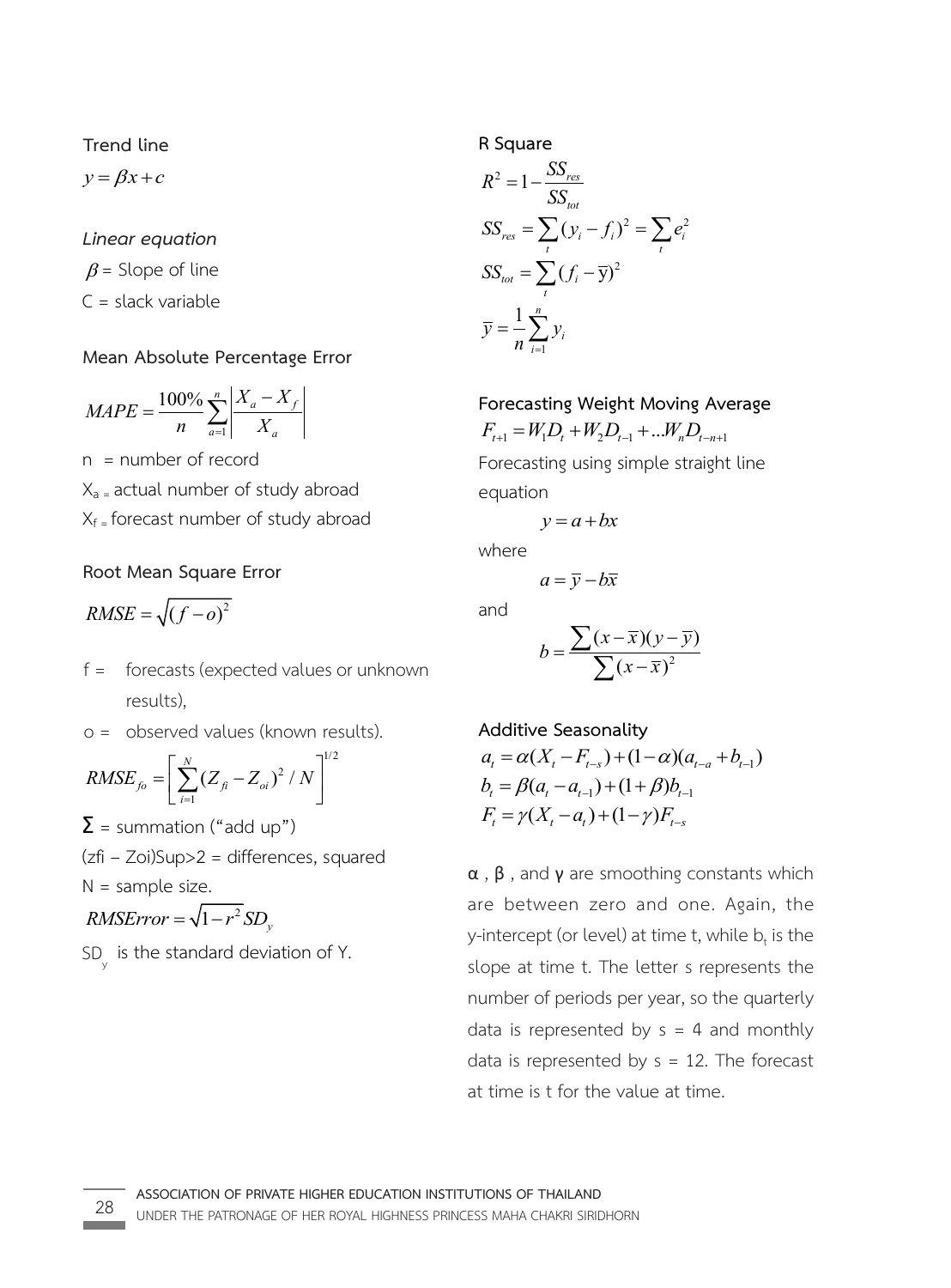|            |              |        | Country    |              |       |                          |               |              |       |                   |       |                |  |  |
|------------|--------------|--------|------------|--------------|-------|--------------------------|---------------|--------------|-------|-------------------|-------|----------------|--|--|
| Month      | Year         | UK     | <b>USA</b> | <b>JAPAN</b> |       | <b>GERMANY AUSTRALIA</b> | <b>FRANCE</b> | <b>CHINA</b> |       | ETHERLAN THAILAND | Other | <b>Total</b>   |  |  |
| Jan        | 2014         | 1,359  | 1,309      | 300          | 246   | 163                      | 127           | 112          | 98    | 65                | 259   | 4,038          |  |  |
|            | 2015         | 1,348  | 1,195      | 274          | 233   | 160                      | 120           | 96           | 95    | 78                | 245   | 3,844          |  |  |
|            | 2016         | 1,353  | 1,124      | 255          | 224   | 155                      | 108           | 116          | 89    | 70                | 238   | 3,732          |  |  |
|            | 2017         | 1,427  | 1,149      | 252          | 191   | 142                      | 110           | 105          | 91    | 81                | 191   | 3,739          |  |  |
| Feb        | 2014         | 1,303  | 1,307      | 301          | 245   | 169                      | 125           | 110          | 96    | 60                | 268   | 3,984          |  |  |
|            | 2015         | 1,323  | 1,174      | 273          | 234   | 165                      | 119           | 95           | 97    | 78                | 240   | 3,798          |  |  |
|            | 2016         | 1,337  | 1,103      | 252          | 226   | 155                      | 107           | 111          | 89    | 67                | 233   | 3,680          |  |  |
|            | 2017         | 1,439  | 1,152      | 254          | 191   | 139                      | 111           | 107          | 93    | 81                | 192   | 3,759          |  |  |
| Mar        | 2014         | 1,347  | 1,303      | 298          | 242   | 169                      | 128           | 110          | 96    | 58                | 266   | 4,017          |  |  |
|            | 2015         | 1,341  | 1,202      | 271          | 231   | 168                      | 115           | 95           | 97    | 70                | 241   | 3,831          |  |  |
|            | 2016         | 1,330  | 1,105      | 251          | 230   | 156                      | 109           | 110          | 90    | 63                | 226   | 3,670          |  |  |
|            | 2017         | 1,423  | 1,140      | 247          | 185   | 138                      | 107           | 104          | 95    | 74                | 186   | 3,699          |  |  |
|            | 2014         | 1,282  | 1,305      | 297          | 243   | 170                      | 126           | 111          | 95    | 54                | 267   | 3,950          |  |  |
| Apr        | 2015         | 1,340  | 1,197      | 262          | 230   | 169                      | 115           | 96           | 98    | 68                | 241   | 3,816          |  |  |
|            | 2016         | 1,315  | 1,097      | 249          | 229   | 155                      | 109           | 110          | 89    | 63                | 223   | 3,639          |  |  |
|            | 2017         | 1,416  | 1,132      | 247          | 185   | 136                      | 105           | 103          | 95    | 72                | 185   | 3,676          |  |  |
|            | 2014         | 1,295  | 1,297      | 296          | 243   | 169                      | 126           | 108          | 93    | 48                | 296   | 3,971          |  |  |
| May        | 2015         | 1,346  | 1,185      | 258          | 229   | 168                      | 114           | 95           | 99    | 67                | 237   | 3,798          |  |  |
|            | 2016         | 1,306  | 980        | 258          | 240   | 153                      | 107           | 110          | 88    | 63                | 221   | 3,526          |  |  |
|            | 2017         | 1,409  | 1,097      | 249          | 180   | 137                      | 105           | 102          | 94    | 70                | 181   | 3,624          |  |  |
| Jun        | 2014         | 1,332  | 1,281      | 296          | 240   | 170                      | 125           | 108          | 92    | 31                | 298   | 3,973          |  |  |
|            | 2015         | 1,394  | 1,174      | 258          | 226   | 165                      | 113           | 95           | 99    | 61                | 236   | 3,821          |  |  |
|            | 2016         | 1,359  | 1,085      | 274          | 239   | 150                      | 108           | 110          | 88    | 59                | 210   | 3,682          |  |  |
|            | 2017         | 1,451  | 1,093      | 249          | 178   | 137                      | 102           | 102          | 93    | 68                | 177   | 3,650          |  |  |
| Jul        | 2014         | 1,376  | 1,294      | 298          | 238   | 169                      | 117           | 105          | 90    | 27                | 297   | 4,011          |  |  |
|            | 2015         | 1,456  | 1,167      | 254          | 225   | 164                      | 114           | 95           | 99    | 57                | 236   | 3,867          |  |  |
|            | 2016         | 1,381  | 1,090      | 270          | 242   | 148                      | 107           | 109          | 86    | 56                | 214   | 3,703          |  |  |
|            | 2017         | 1,466  | 1,112      | 250          | 175   | 133                      | 95            | 101          | 90    | 61                | 179   | 3,662          |  |  |
|            | 2014         | 1,407  | 1,327      | 294          | 235   | 169                      | 118           | 104          | 92    | 28                | 266   | 4,040          |  |  |
|            | 2015         | 1,377  | 1,269      | 255          | 232   | 161                      | 113           | 94           | 112   | 70                | 246   | 3,929          |  |  |
| Aug        | 2016         | 1,394  | 1,150      | 270          | 239   | 147                      | 112           | 107          | 87    | 95                | 214   | 3,815          |  |  |
|            | 2017         | 1,475  | 1,143      | 246          | 172   | 127                      | 90            | 98           | 89    | 37                | 190   | 3,667          |  |  |
|            | 2014         | 1,449  | 1,329      | 297          | 243   | 169                      | 119           | 107          | 90    | 27                | 268   | 4,098          |  |  |
| Sep        |              | 1,448  |            | 260          | 233   | 164                      | 113           | 92           | 107   | 62                | 238   |                |  |  |
|            | 2015<br>2016 | 1,427  | 1,199      | 237          | 222   | 145                      | 112           | 108          | 83    | 86                | 214   | 3,916<br>3,780 |  |  |
|            |              |        | 1,146      |              |       |                          | 84            | 91           | 92    | 25                | 193   | 3,624          |  |  |
|            | 2017         | 1,490  | 1,114      | 242          | 175   | 118                      |               |              |       |                   |       |                |  |  |
| Oct<br>Nov | 2014         | 1,404  | 1,310      | 288          | 242   | 171                      | 119           | 107          | 90    | 15                | 270   | 4,016          |  |  |
|            | 2015         | 1,418  | 1,176      | 261          | 230   | 163                      | 112           | 92           | 108   | 64                | 231   | 3,855          |  |  |
|            | 2016         | 1,373  | 1,139      | 241          | 220   | 142                      | 110           | 106          | 83    | 84                | 211   | 3,709          |  |  |
|            | 2017         | 1,459  | 1,111      | 239          | 174   | 125                      | 81            | 87           | 94    | 84                | 190   | 3,644          |  |  |
|            | 2014         | 1,345  | 1,220      | 264          | 233   | 155                      | 115           | 97           | 90    | 79                | 240   | 3,838          |  |  |
|            | 2015         | 1,403  | 1,165      | 259          | 224   | 162                      | 120           | 89           | 107   | 61                | 228   | 3,818          |  |  |
|            | 2016         | 1,280  | 1,097      | 238          | 221   | 141                      | 108           | 108          | 80    | 83                | 206   | 3,562          |  |  |
|            | 2017         | 1,346  | 995        | 218          | 178   | 201                      | 67            | 85           | 83    | 80                | 258   | 3,511          |  |  |
| Dec        | 2014         | 1,357  | 1,241      | 279          | 228   | 152                      | 114           | 97           | 89    | 79                | 244   | 3,880          |  |  |
|            | 2015         | 1,371  | 1,153      | 255          | 224   | 159                      | 117           | 89           | 107   | 60                | 227   | 3,762          |  |  |
|            | 2016         | 1,452  | 1,177      | 263          | 227   | 151                      | 110           | 112          | 108   | 82                | 201   | 3,883          |  |  |
|            | 2017         | 1,447  | 1,072      | 242          | 176   | 117                      | 74            | 85           | 93    | 77                | 183   | 3,566          |  |  |
| Total      | 2014         | 16,256 | 15,523     | 3,508        | 2,878 | 1,995                    | 1,459         | 1,276        | 1,111 | 571               | 3,239 | 47,816         |  |  |
|            | 2015         | 16,565 | 14,256     | 3,140        | 2,751 | 1,968                    | 1,385         | 1,123        | 1,225 | 796               | 2,846 | 46,055         |  |  |
|            | 2016         | 16,307 | 13,293     | 3,058        | 2,759 | 1,798                    | 1,307         | 1,317        | 1,060 | 871               | 2,611 | 44,381         |  |  |
|            | 2017         | 17,248 | 13,310     | 2,935        | 2,160 | 1,650                    | 1,131         | 1,170        | 1,102 | 810               | 2,305 | 43,821         |  |  |

**Table 1** Number of Thai students studied abroad in 2014-2017 by month

**Source:** Office of the Civil Service Commission (2018)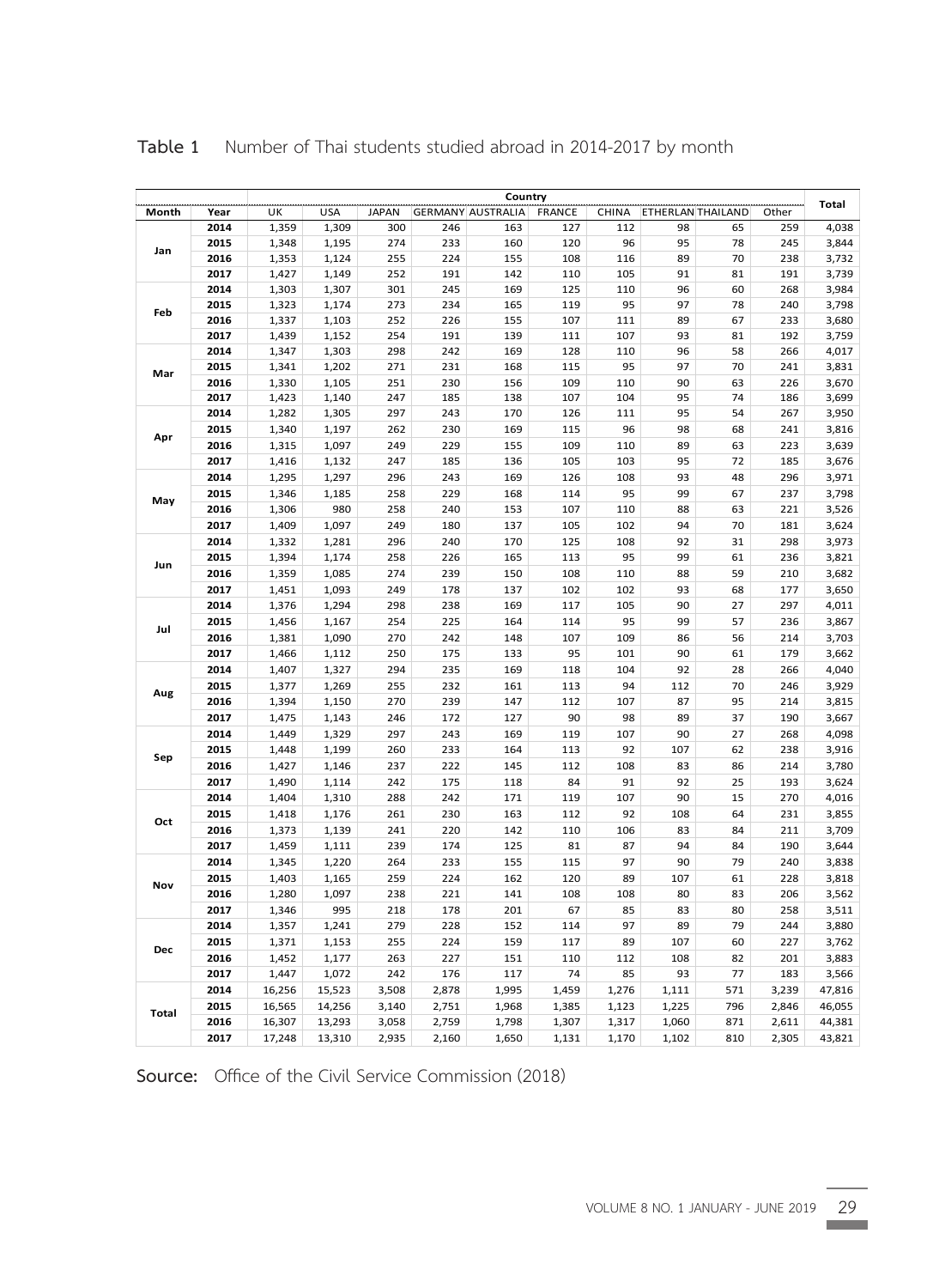

**Figure 4** Trend of Thai students studied abroad in 2014-2017 **Source:** Office of the Civil Service Commission (2018) **Source:** Office of the Civil Service Commission (2018) **Source:** Office of the Civil Service Commission (2018)



**Figure 5** Pareto chart of Thai students studied abroad in 2014-2017 **Source:** Office of the Civil Service Commission (2018)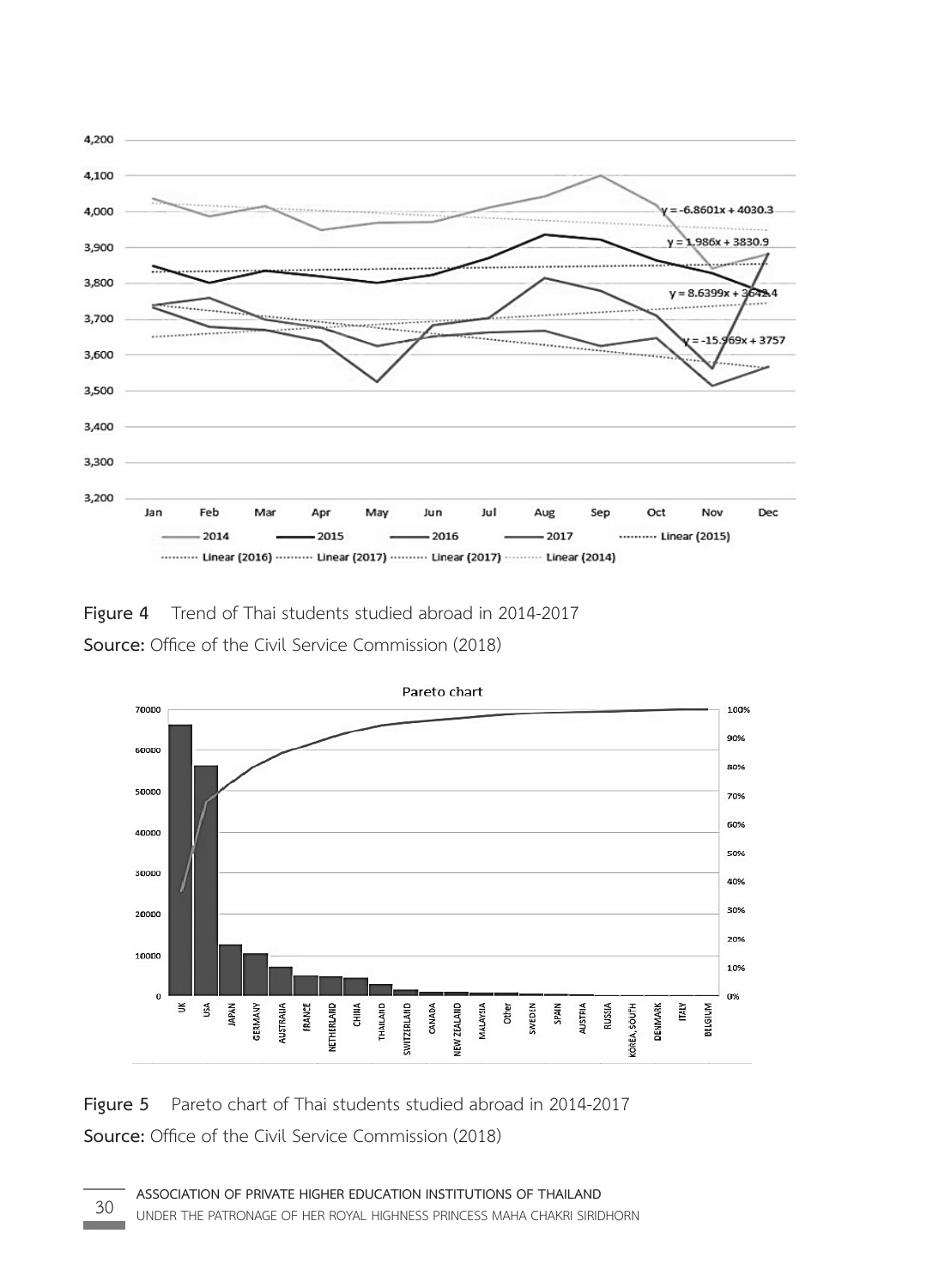Pareto principle is used in this analysis. It also known as the 80/20 rules, or the law of the vital few, or the principle of factor sparsity. For most cases, roughly 80.00% of the effects come from 20.00% of the causes. Juran (2009), suggested the principle and the name is from an Italian economist Vailfredo Pareto.

Over the last decades, study abroad has been a growing business resulting from the globalization. Stakeholders in education need to improve the quality of education and be competent to educational developments. The statistical information above shows Thai student flows for overseas education. By looking at the educational development issue, education is very important especially issues with human capital, quality of education and market development. Including educational business which could be one of the main source of income for any country.

#### **Finding and Analysis**

From the graph showing number of Thai students going abroad, it seems to be a seasonal trend. Recruiting students might seems like it is a seasonal trend as the start dates are clear. Every year the number of students going abroad is higher in July or August. While comparing the graph by all the 4 years, it is not seasonal as it is not paired in the similar line with other years. Overall, it is observed that the number of students has been decreasing significantly. From the forecasting, the number still seems to be decreasing continuously. The result of the forecast of 2018-2022 is shown in figure 6.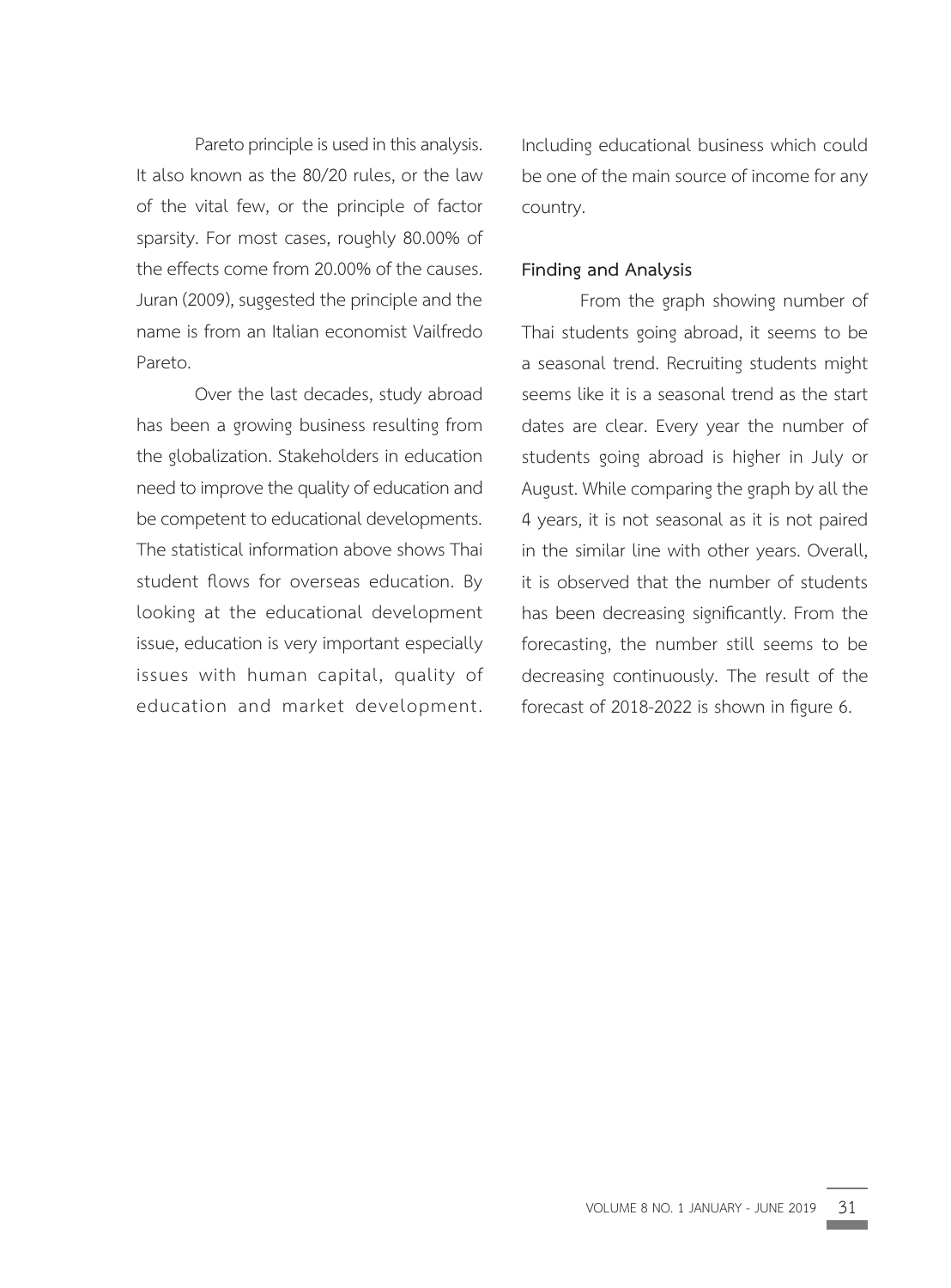| Year | Q              | Original data | Forecasting | trend cyc. | raitio index | Seasonal<br>index | Seasonal | Lower. B<br>adjust data forecasting | Upper B.<br>Forecasting | <b>Linear forecasting</b> |
|------|----------------|---------------|-------------|------------|--------------|-------------------|----------|-------------------------------------|-------------------------|---------------------------|
| 2014 | $1^{\circ}$    | 12039         |             |            |              | 99.3%             | 12127.9  |                                     |                         |                           |
|      | $\overline{2}$ | 11891         |             | 17993      | 66%          | 98.7%             | 12050.1  |                                     |                         |                           |
|      | 3              | 12155         |             | 17827      | 68%          | 101.7%            | 11951.4  |                                     |                         |                           |
|      | 4              | 11743         |             | 17573      | 67%          | 100.4%            | 11702.0  |                                     |                         |                           |
| 2015 | $\mathbf 1$    | 11,484        |             | 17335      | 66%          | 99.3%             | 11568.8  |                                     |                         |                           |
|      | $\overline{2}$ | 11,447        |             | 17328      | 66%          | 98.7%             | 11600.2  |                                     |                         |                           |
|      | 3              | 11,731        |             | 17260      | 68%          | 101.7%            | 11534.5  |                                     |                         |                           |
|      | 4              | 11,464        |             | 16991      | 67%          | 100.4%            | 11424.0  |                                     |                         |                           |
| 2016 | $\mathbf{1}$   | 11,082        |             | 16669      | 66%          | 99.3%             | 11163.8  |                                     |                         |                           |
|      | $\mathbf 2$    | 10,848        |             | 16626      | 65%          | 98.7%             | 10993.2  |                                     |                         |                           |
|      | 3              | 11,298        |             | 16709      | 68%          | 101.7%            | 11108.8  |                                     |                         |                           |
|      | 4              | 11,155        |             | 16768      | 67%          | 100.4%            | 11116.1  |                                     |                         |                           |
| 2017 | $\mathbf 1$    | 11197         |             | 16621      | 67%          | 99.3%             | 11279.7  |                                     |                         |                           |
|      | 2 <sup>1</sup> | 10955         |             | 16477      | 66%          | 98.7%             | 11101.6  |                                     |                         |                           |
|      | 3 <sup>1</sup> | 10958         |             | 16240      | 67%          | 101.7%            | 10774.5  |                                     |                         |                           |
|      | $4^{\circ}$    | 10729         |             | 15977      | 67%          | 100.4%            | 10691.5  |                                     |                         |                           |
| 2018 | $\mathbf 1$    |               | 10466       | 15783      | 66%          | 99.3%             | 10543.3  | 10056                               | 10877                   | 10463.9                   |
|      | $\mathbf 2$    |               | 10363       | 15782      | 66%          | 98.7%             | 10501.7  | 9943                                | 10784                   | 10487.3                   |
|      | 3              |               | 10753       | 15721      | 68%          | 101.7%            | 10572.9  | 10324                               | 11184                   | 10510.7                   |
|      | 4              |               | 10414       | 15508      | 67%          | 100.4%            | 10377.6  | 9973                                | 10856                   | 10534.1                   |
| 2019 | $\mathbf{1}$   |               | 10101       | 15313      | 66%          | 99.3%             | 10175.6  | 9650                                | 10554                   | 10062                     |
|      | $\overline{2}$ |               | 9997        | 15478      | 65%          | 98.7%             | 10130.8  | 9535                                | 10460                   | 10231.5                   |
|      | 3              |               | 10753       | 15539      | 69%          | 101.7%            | 10572.9  | 10324                               | 11184                   | 10401                     |
|      | 4              |               | 10414       | 15265      | 68%          | 100.4%            | 10377.6  | 9973                                | 10856                   | 10570.5                   |
| 2020 | $\mathbf{1}$   |               | 9736        | 14826      | 66%          | 99.3%             | 9807.9   | 9241                                | 10233                   | 9733.2                    |
|      | $\overline{2}$ |               | 9631        | 14687      | 66%          | 98.7%             | 9759.9   | 9124                                | 10140                   | 9756.9                    |
|      | 3              |               | 10024       | 14626      | 69%          | 101.7%            | 9856.1   | 9505                                | 10545                   | 9780.6                    |
|      | 4              |               | 9684        | 14413      | 67%          | 100.4%            | 9650.2   | 9153                                | 10217                   | 9804.3                    |
| 2021 | $\mathbf 1$    |               | 9370        | 14156      | 66%          | 99.3%             | 9439.2   | 8827                                | 9915                    | 9367.4                    |
|      | $\mathbf 2$    |               | 9266        | 14139      | 66%          | 98.7%             | 9390.0   | 8710                                | 9823                    | 9391.3                    |
|      | 3              |               | 9658        | 14078      | 69%          | 101.7%            | 9496.2   | 9090                                | 10228                   | 9415.2                    |
|      | 4              |               | 9319        | 13865      | 67%          | 100.4%            | 9286.5   | 8738                                | 9901                    | 9439.1                    |
| 2022 | $\mathbf{1}$   |               | 9005        | 13609      | 66%          | 99.3%             | 9071.5   | 8412                                | 9600                    | 9002.8                    |
|      | $\mathbf 2$    |               | 8902        | 13592      | 65%          | 98.7%             | 9021.1   | 8295                                | 9510                    | 9026.6                    |
|      | 3              |               | 9293        | 13611      | 68%          | 101.7%            | 9137.3   | 8673                                | 9914                    | 9050.4                    |
|      | 4              |               | 8954        | 13601      | 66%          | 100.4%            | 8922.7   | 8320                                | 9589                    | 9074.2                    |

**Table 2** Forecast number of Thai students studied abroad in 2018 -2022 by using seasonal forecasting, linear forecasting and moving average

forecasting, linear forecasting and moving average

**Source:** Office of the Civil Service Commission (2018) **Source:** Office of the Civil Service Commission (2018)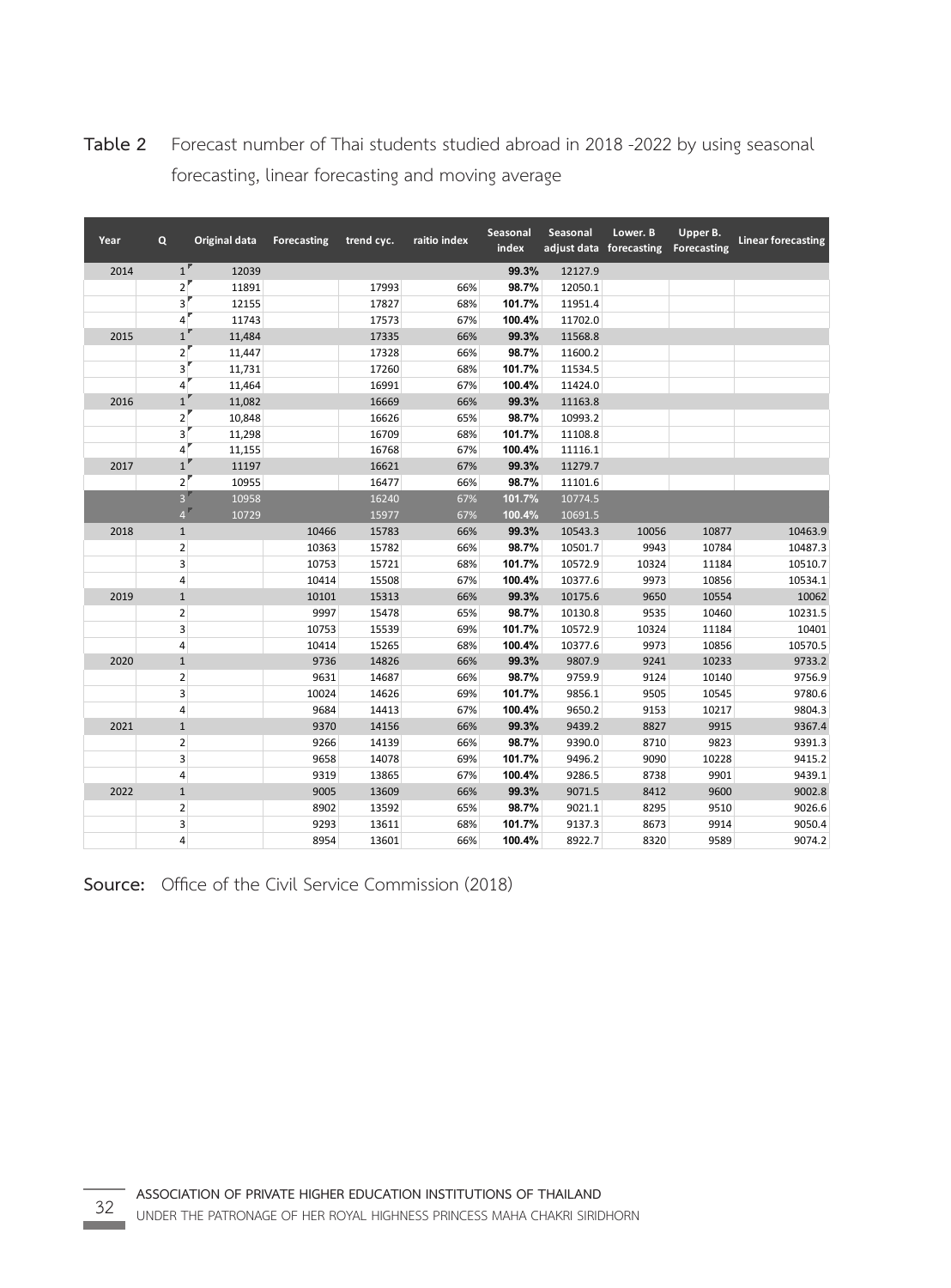







Figure 7 Pareto chart of Thai students studied abroad in 2018-2022 **Source:** Office of the Civil Service Commission (2018)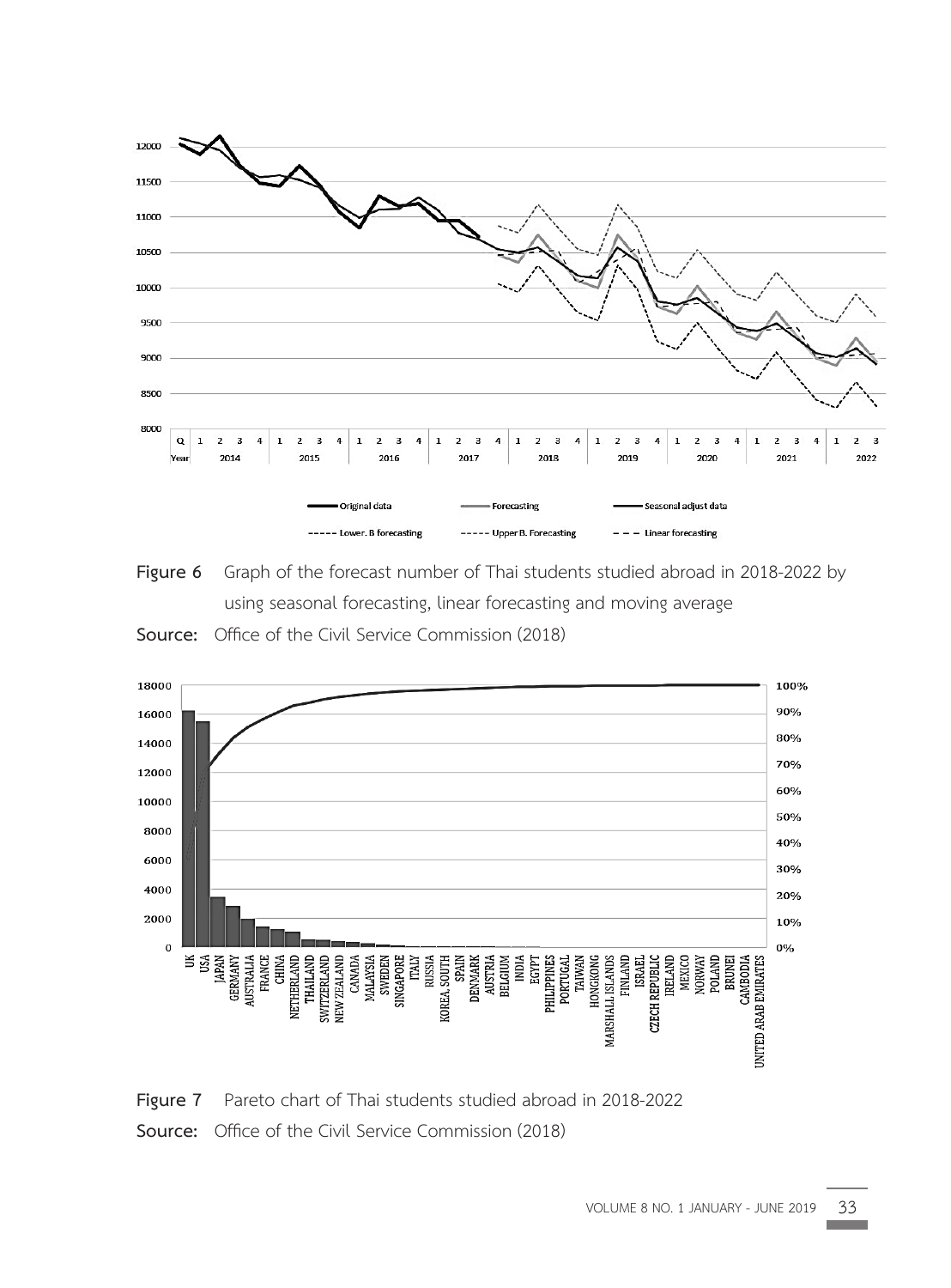The analysis from Pareto presents obvious result that the United States of America and the United Kingdom are the top most popular destination for Thai students. From previous research, Lertjanyakit and Bunchapattanasakda (2015) mentioned that the two countries are the most popular destination for Thai students to further their studies in Degree level. While the number of student decreased, foreign colleges and universities are already eyeing Thailand as a place to offer their courses or to open a branch campus – the University of Central Lancashire (UClan) is one. By opening a branch campus or offering university courses through a Thai partner, a foreign university would hope to attract not only local students, but also students from across the ASEAN Community. Once the AEC is in place, the free flow of people across ASEAN borders should make it easier for students to choose to study outside their home country, but within their region. This may be one of the reason of number of student going abroad is decreasing. There are so many opportunities for International Education within the country as well. The Choudaha and Chang (2012) suggested that trends indicate that enrollment has been most popular for English speaking countries, students from the traditional countries like to study abroad and practice English. The top two countries, the United

Kingdom and the United States of America are the main recruiter and the number of international students population is still maintained.

#### **Conclusion**

There are points to discuss from the statistical analysis, declining number of students going abroad and opportunities for educational stakeholders in the industry. In Thailand, international education has been popular. However, there has been research showing the enrollments decline crisis in Thai Universities as well, resulting from number of Thai population. The Asian Correspondent (2016) mentioned that the shift in education level of Thai women affect the timing of marriage and the rate of fertility. Trend shifts in some study areas and impact from the labor market. The future of international education in Thailand cannot be just to improve the language skills, upgrade their CVs to find a better paid jobs and gain life experience by going to study abroad but to go beyond that to be competitive enough. Stakeholders in education should be aware of this trend.

Education 4.0 and learning in new ways have been more realistic. It is considered to be the changing game of future education at all levels. Lifelong learning and eLearning technology helps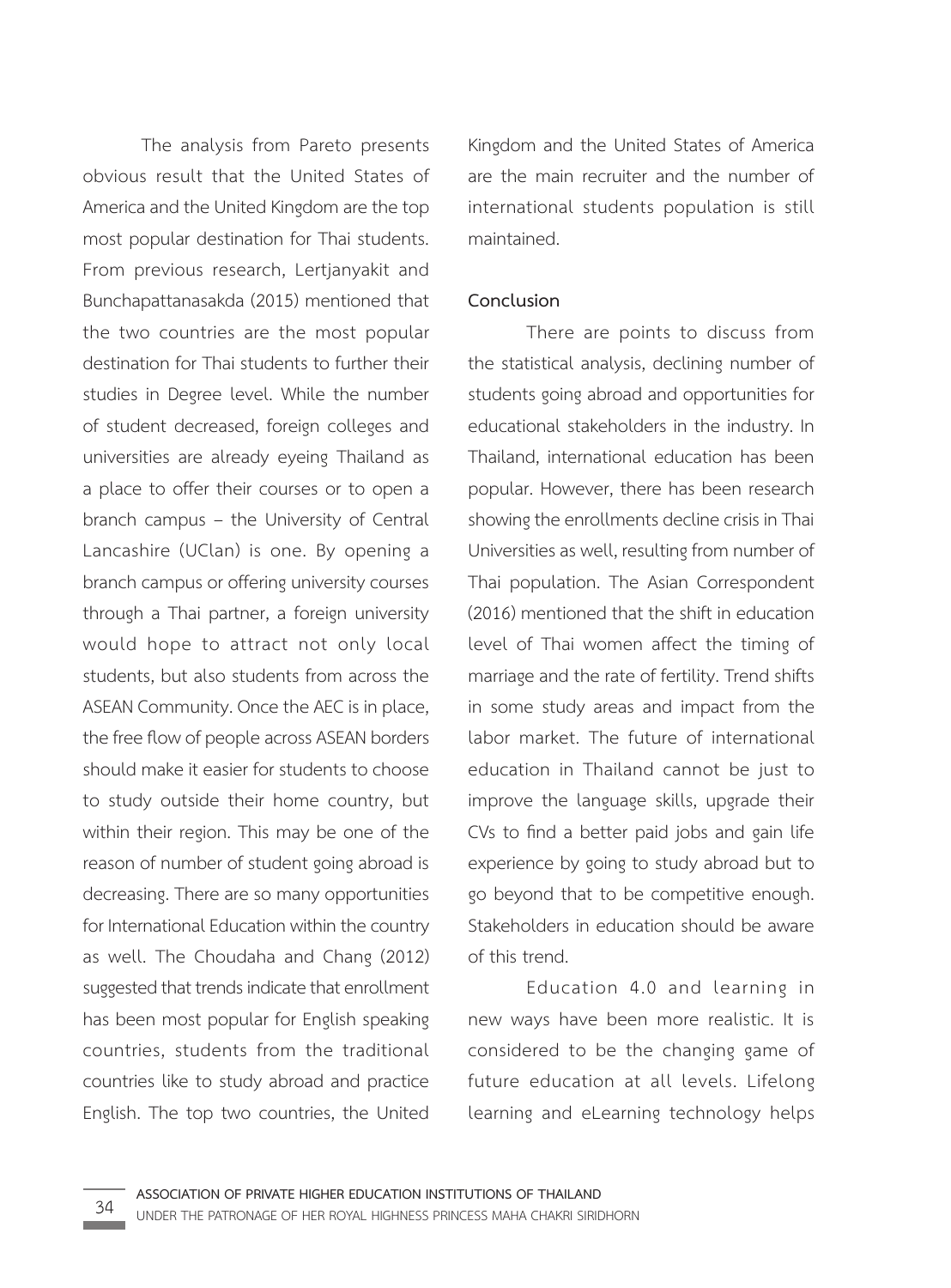students to learning in different ways, excluding going to school or classroom. This is an interesting issue for further research.

#### **Recommendation**

Promoting education in Thailand is challenging and quality seems to be an issue, as well as English language ability. The language ability can make it more difficulty for Thai education to compete in international education market and this need to be improved stated Lertjanyakit and Bunchapattanasakda (2015).

In the near future, this paper predicted that Thai students will continue to flow to English speaking countries for international education. However, the trend is slowing down due to the number of students itself rather than the preference and option available in the country.

There are options for Thai government to consider for the best of the nation. Developing alternative for the students who wish to study abroad, or enhance the importance of University's collaboration, for example. It is impossible to prevent students from studying abroad but the government could promote alternative education provider which offer similar standard of education for the students. Since there will be more demand in international higher education in Thailand for both Thai and

international students. Offering a dual degree program and the international degree in Thailand is another option that is now booming in the country.

#### **References**

- Armstrong, J. S. (1988). Research needs in forecasting. *International Journal of Forecasting, 4*(3), 449-465.
- Armstrong, J. S. (2001) Evaluating forecasting methods. In J. S. Armstrong (Ed.), *Principles of forecasting: A Handbook for researchers and practitioners.* Norwell, MA: Kluwer Academic Publishers.
- Asian Correspondent. (2016). Thai universities in 'crisis' as student enrollments decline. Retrieved March 14, 2019, from https://asiancorrespondent. com/2016/06/thailand-universitycrisis-student-enrollments-decline/
- Choudaha, R., & Chang, L. (2012). Trends in international student mobility. Retrieved April 25, 2018, from https:// wenr.wes.org/2012/02/wenr-february-2012-trends-in-international-studentmobility
- Juran, J. (2009). *Juran's quality handbook*  (6th ed.). New York, USA: McGraw Hill Publications.